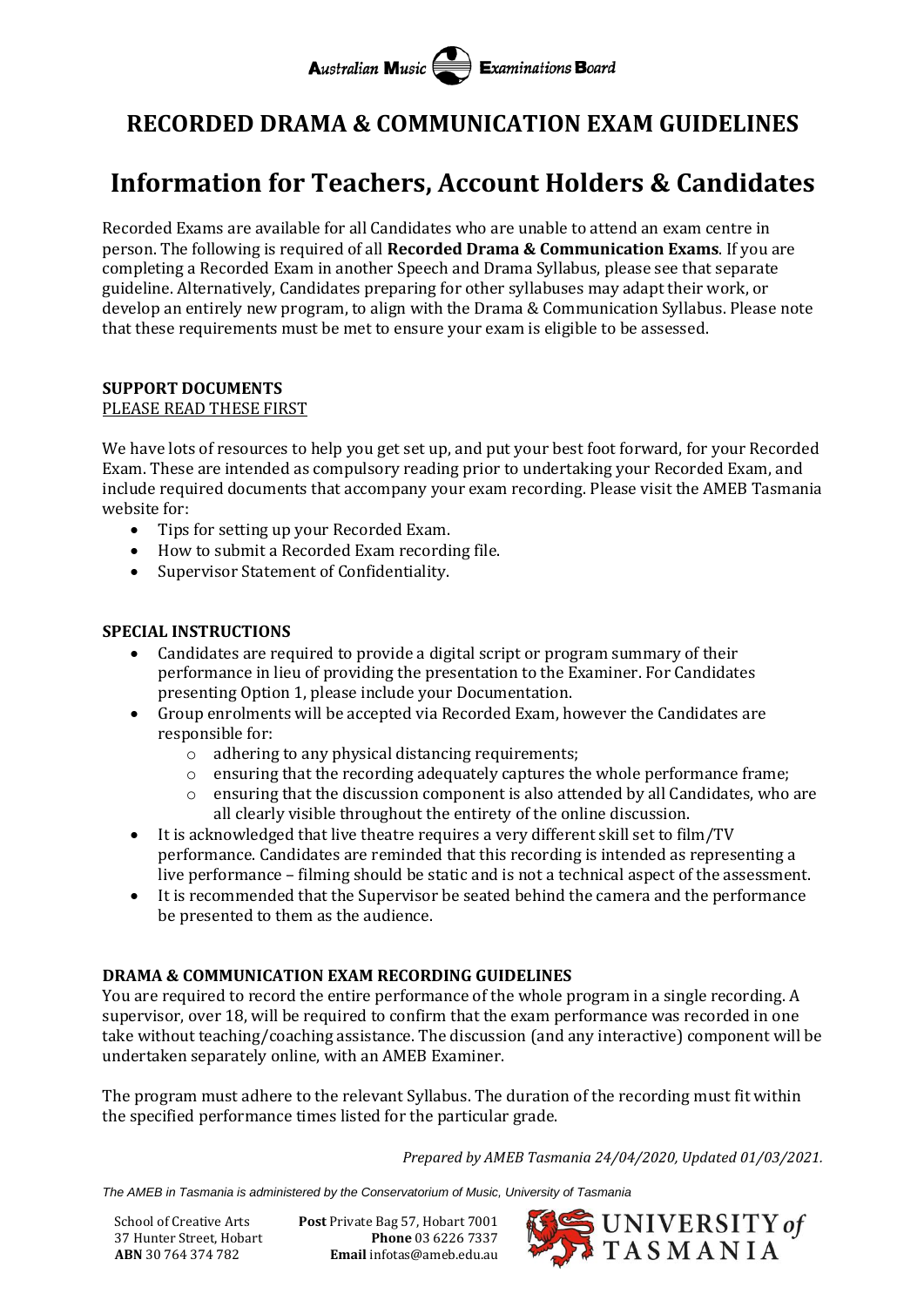Australian Music  $\equiv$  Examinations Board

How Will This Work?

- Candidates may record all performance components of the exam any time from point of enrolment up to the exam due date. Due dates will be advised with a minimum of two weeks' notice. This recording must be done completely in one take.
- The discussion component will be undertaken via Zoom with an AMEB Examiner. This will be scheduled at a time within two weeks of the exam recording due date. This portion may be recorded in case of service disruption. The Examiner will have listened to the performance recording prior to the online discussion. This online discussion will include Improvisation, if relevant.
- The Examiner will assess the exam recording and the discussion, both of which will constitute the exam as a whole.

### Before You Start

- 1. Download and complete your Repertoire Form from [Score](https://tas.ameb.edu.au/) this on the last page of the exam notification, where you list the works prepared. Scan and/or Save this in preparation for submitting your exam recording.
- 2. Review the supporting documents as provided on the AMEB Tasmania website.
- 3. Start by checking your set up and that you are ready to commence recording your exam performance. If you are using any recorded accompaniment, check that this is at hand and the playback volume is appropriate.
- 4. Have your Supervisor (aged 18+) standing by so that they can attest that the exam performance was recorded in one take without teaching/coaching assistance.

### **RECORD YOUR EXAM**

- 1. Start your recording.
- 2. Announce to the camera (per Candidate): Your name Your Exam key (this will start with TAS followed by numbers)
- 3. Proceed with your performance.
- 4. If relevant: Present your Documentation Talk/Presentation
- 5. Once your performance is concluded, recording the whole exam in its entirety, stop the recording. Congratulations! You've just completed your performance component. Don't forget to get it to us and to attend your online discussion component.

*Prepared by AMEB Tasmania 24/04/2020, Updated 01/03/2021.*

*The AMEB in Tasmania is administered by the Conservatorium of Music, University of Tasmania*